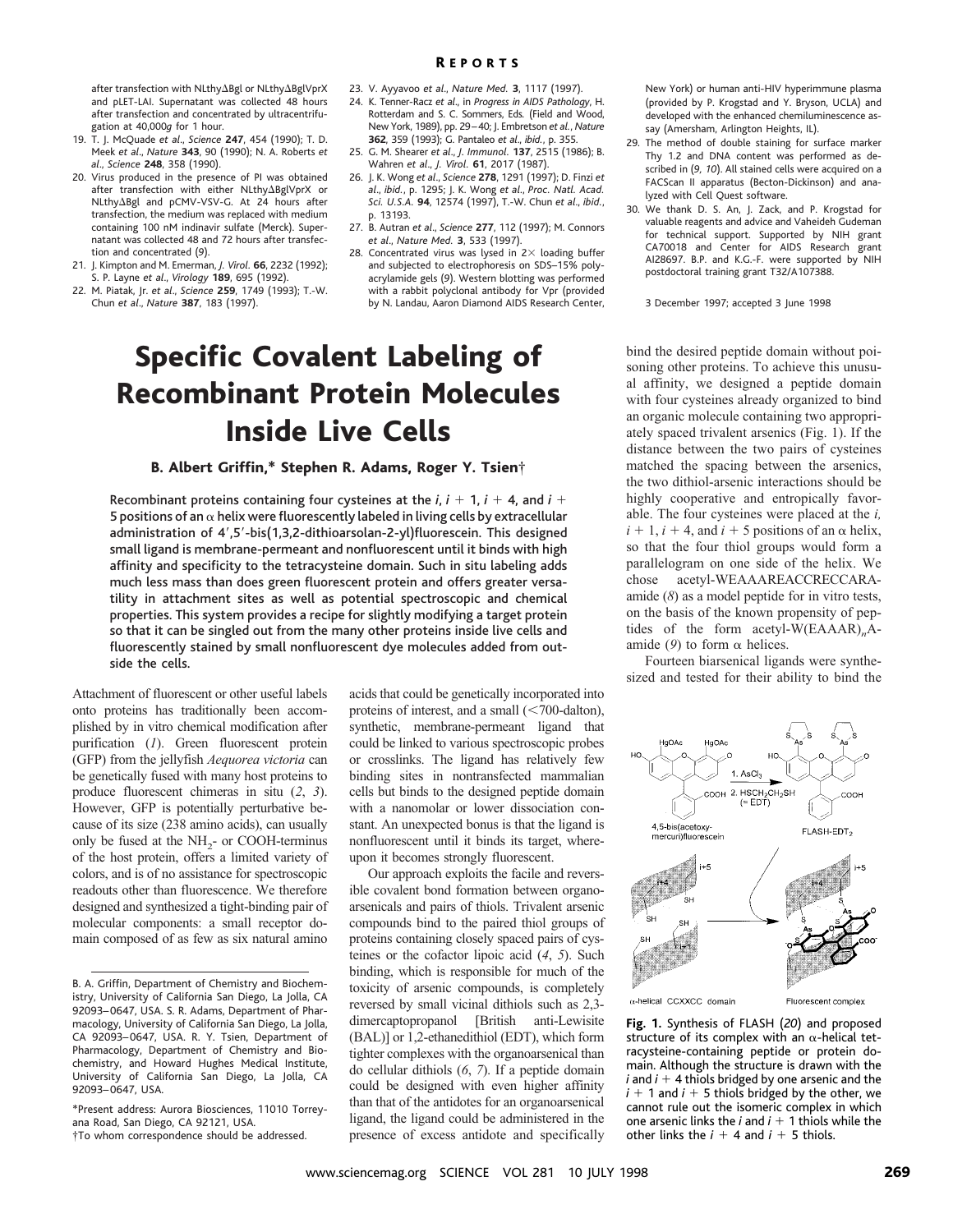**Fig. 2.** Fluorescence of FLASH is induced by binding to a tetracysteine motif. (**A**) Fluorescence excitation (Exc) and emission (Em) spectra of 250 nM FLASH bound either to a model tetracysteine-containing peptide (*20*) in phosphate-buffered saline at pH 7.4 (solid lines) or to EDT at the same gain settings (dashed line, emission spectrum only). (**B**) Kinetics of binding of 1  $\mu$ M FLASH to 10  $\mu$ M peptide in the presence of 10  $\mu$ M EDT and subsequent reversal by a higher concentration (5 mM) of EDT. The apparent fluorescence of FLASH-EDT<sub>2</sub> ranged from 0.05% (A) to 0.5% (B) of that of the FLASH-peptide complex and might merely reflect trace impurities such as free fluorescein.





Time (minutes)

**Fig. 3.** FLASH labeling of a tetracysteine motif appended to a GFP mutant in living cells. (**A**) Reversible intracellular labeling of a tetracysteine-containing peptide, AEAAAREACCRECCARA (*8*), fused to the COOH-terminus of ECFP (*13*, *14*) and expressed in HeLa cells (*21*). Fluorescence images (22) were recorded before and after incubation with 1  $\mu$ M FLASH-EDT<sub>2</sub> and after treatment with 1 mM EDT. Excitation was at 440  $\pm$  10 nm, and emissions were collected at 480  $\pm$  15 nm (top row) and 635  $\pm$  25 nm (bottom row). Comparison with a transmitted-light view (far left) shows that cells not expressing the fusion protein showed negligible fluorescence at either emission wavelength. Fluorescence images were taken at 4, 150, and 195 min. (**B**) Time course of intensities at cyan (circles) and red (squares) emission wavelengths for the fluorescent cell at the upper right, compared to the same measurements (up- and down-pointing triangles) on a nonexpressing cell. Excess FLASH and EDT were removed as indicated (washout), then the cells were incubated with the indicated concentrations of EDT.



tetracysteine peptide in the presence of a small excess of BAL or EDT (*10*), but the only successful ligand was  $4^{\prime},5^{\prime}$ -bis $(1,3,2$ dithioarsolan-2-yl)fluorescein, which may also be called FLASH-EDT<sub>2</sub> [fluorescein arsenical helix binder, bis-EDT adduct (Fig. 1)]. FLASH-EDT, was prepared in a single step by transmetallation (*11*, *12*) of commercially available fluorescein mercuric acetate, followed by addition of EDT to facilitate purification. The product was virtually nonfluorescent but became brightly fluorescent after addition of the tetracysteine peptide to displace the EDT. The excitation and emission peaks were 508 and 528 nm, respectively (Fig. 2), which are about 20 nm longer in wavelength than those of free fluorescein. The quantum yield of the FLASH-peptide complex was 0.49, whereas FLASH-EDT<sub>2</sub> was  $\leq 5 \times 10^{-4}$  times as fluorescent. The small size of EDT probably permits rotation of the aryl-arsenic bond and excited state quenching by vibrational deactivation or photoinduced electron transfer, whereas the peptide complex may evade such quenching because its more rigid conformation should hinder conjugation of the arsenic lone pair electrons with the fluorescein orbitals. The equilibrium reaction FLASH-EDT,  $+$  peptide  $\rightleftharpoons$  FLASH-peptide  $+$  2 EDT favored FLASH-peptide at  $\leq 10 \mu$ M EDT and FLASH-EDT, at  $\geq$ 1 mM EDT, so that labeling was reversed by millimolar concentrations of EDT (Fig. 2B). Monothiols such as 2-mercaptoethanol or glutathione were helpful to catalyze equilibration but did not compete themselves. The FLASH-peptide complex showed no sign of dissociation even when diluted to 1 nM in 5 mM 2-mercaptoethanol and left for weeks, which indicates that complex formation was essentially irreversible in the absence of excess EDT. The apparent  $pK_a$  of the fluorescein chromophore in the FLASH-peptide complex was 5.4, so the fluorescence should not be sensitive to variations in cytosolic pH near 7.

To test the membrane permeability of  $FLASH-EDT<sub>2</sub>$  and the specificity of the FLASH-peptide interaction in live mammalian cells, we genetically fused the designed peptide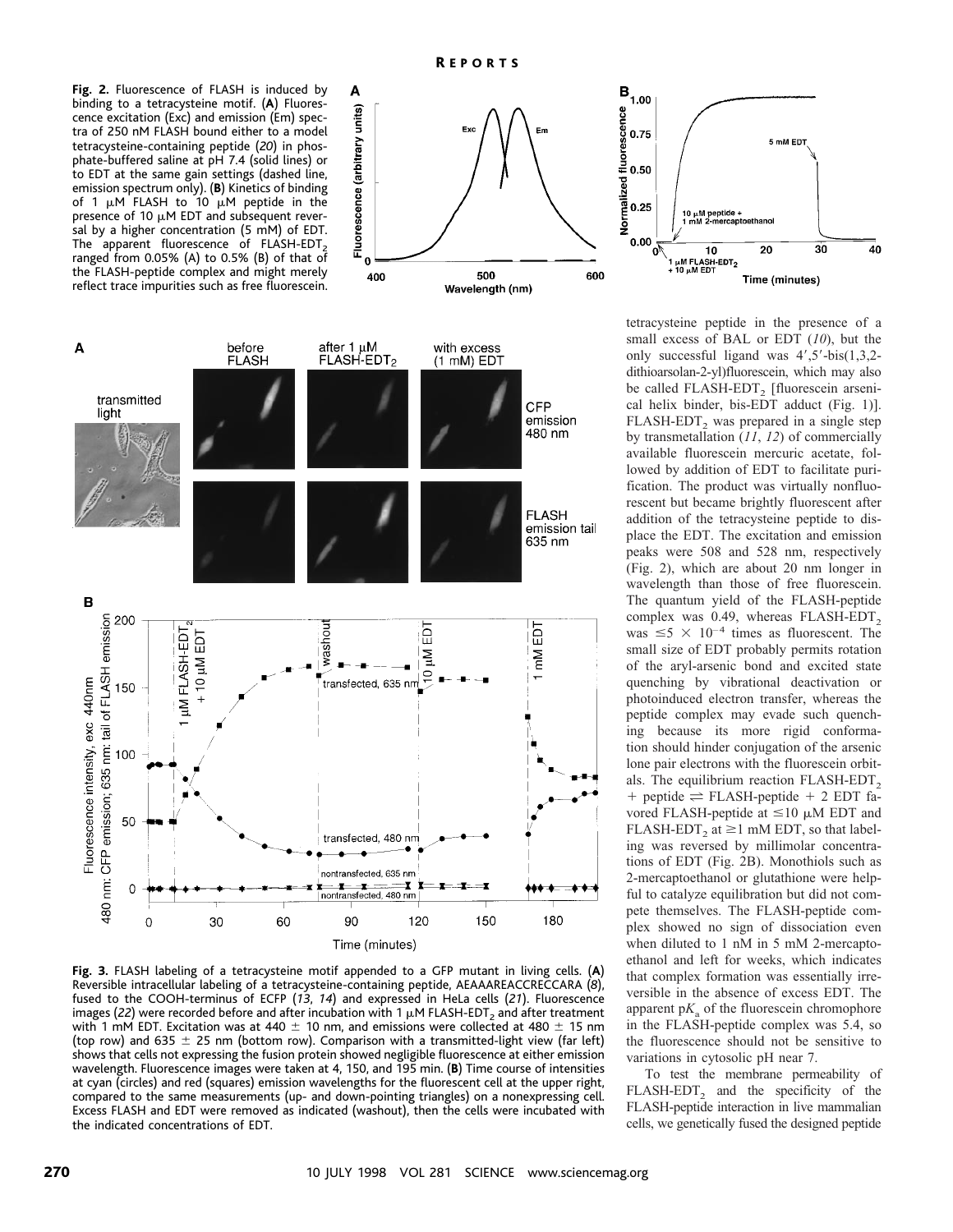

**Fig. 4.** FLASH labeling of a tetracysteine motif inserted within a protein. (**Left**) Fluorescence images (excitation 480  $\pm$  15 nm, emission 535  $\pm$  12.5 nm) of HeLa cells transiently transfected with a gene for Cys<sup>6,7,10,11</sup>-calmodulin, labeled 36 hours later with 1  $\mu$ M FLASH-EDT<sub>2</sub> and 10  $\mu$ M EDT in Hank's balanced salt solution for 1 hour at 25°C, then washed free of excess dye just before imaging. (**Middle**) Nontransfected HeLa cells labeled and imaged under identical conditions. (**Right**) Nontransfected controls reimaged at 4.5-fold higher gain.

(with the tryptophan changed to an alanine) to the COOH-terminus of a cyan mutant [enhanced cyan fluorescent protein (ECFP)] of GFP (*13*, *14*) and transiently expressed this fusion protein in HeLa cells. ECFP was chosen as the host protein so that expressing cells could be distinguished from nonexpressing cells by ECFP fluorescence (Fig. 3) and because formation of the ECFP-Cys<sub>4</sub> peptide-FLASH complex should be demonstrable by fluorescence resonance energy transfer (FRET) from ECFP to FLASH. Before addition of FLASH-EDT $_2$ , some cells were brightly fluorescent at the ECFP emission maximum (480 nm) and only very dimly fluorescent at 635 nm, at which ECFP barely emits; whereas the other cells did not express ECFP. When  $1 \mu M$  FLASH-EDT<sub>2</sub> was added with  $10 \mu M$  EDT, cells already expressing ECFP increased their fluorescence at 635 nm more than threefold, because of the long-wavelength tail of FLASH emission, whereas the fluorescence of ECFP at 480 nm declined by  $>70\%$ , indicating FRET from the ECFP to the bound FLASH. The high efficiency of FRET showed that  $>70\%$  of the intracellular ECFP molecules had directly bound FLASH and that the distance between the chromophores was  $\leq$  nm as expected from the protein dimensions (*15*). Cells not expressing ECFP were unaffected by  $FLASH-EDT<sub>2</sub>$ . After binding was complete, which required about 1 hour (Fig. 3B), removal of FLASH from the medium while maintaining  $10 \mu M$  EDT had little effect, but 1 mM EDT largely reversed the effects of FLASH-EDT, (Fig. 3, A and B). The controllable onset and reversibility of binding and labeling should prove valuable in many applications.

The tetracysteine motif also worked when introduced into an endogenous  $\alpha$  helix. The gene for *Xenopus* calmodulin (*14*) was mutated to replace four residues of the NH<sub>2</sub>-terminal  $\alpha$ helix (Glu<sup>6</sup>, Glu<sup>7</sup>, Ala<sup>10</sup>, and Glu<sup>11</sup>) with cysteines. The cytosol and nuclei of HeLa cells expressing this mutant calmodulin became brightly fluorescent when treated with  $1 \mu M$ FLASH-EDT<sub>2</sub> and 10  $\mu$ M EDT (Fig. 4). Control nontransfected cells in a different dish showed dimmer staining, which appeared to be mostly mitochondrial. This background labeling could be somewhat further reduced by higher EDT concentrations, which would not interfere with FLASH labeling if the affinity of the tetracysteine peptide for FLASH could be increased by combinatorial optimization of adjacent residues.

FLASH-EDT<sub>2</sub> (1  $\mu$ M) administered with  $10 \mu M$  EDT had no detectable effect for up to 4 hours on the viability of HeLa cells and Jurkat lymphocytes assayed by propidium iodide exclusion; reduction of methylthiazolyldiphenyltetrazolium to the colored formazan (*16*); or ability to respond to muscarinic stimulation, assessed by activation of the nuclear factor of activated T cells and monitoring of the expression of a  $\beta$ -lactamase reporter (17). However,  $2 \mu M$  phenylarsine oxide, which contained an equivalent amount of arsenic but lacked the EDT antidote, was quite toxic. Therefore, EDT seems necessary and sufficient to prevent FLASH-EDT<sub>2</sub> from exerting acutely toxic effects (*6*, *7*).

It is unlikely that every native protein that contains the core motif CCXXCC (*8*) will bind FLASH. The thiols must be able to reach an  $\alpha$ -helical or other conformation able to form two pairs that grip the arsenics like pincers, yet the thiols must not be disulfide-bonded or tightly chelated to a metal. Endogenous competing proteins or ligands are clearly rare enough in mammalian cells to permit easy detection of transfected proteins over background (Figs. 3 and 4). FLASH confers temporal control of labeling, which is particularly helpful in quantifying FRET because it enables donor emission to be compared in situ before and after labeling by FLASH acting as an acceptor (Fig. 3). Derivatives of FLASH that incorporate luminescent or magnetic resonance reporters, environmentally sensitive fluorophores or indicators, or photochemically reactive moieties should label proteins containing the CCXXCC motif and confer the appropriate spectroscopic properties. Immobilized FLASH analogs and tetracysteine motifs might complement systems such as biotin:avidin, glutathione:glutathione S-transferase, and nickel:polyhistidine for protein attachment and affinity purification (*5*, *18*). FLASH dimers with two xanthene nuclei and four arsenics should induce homodimerization of peptides or proteins containing the tetracysteine motif in analogy to methods that rely on immunosuppressants binding to immunophilins (*19*). The new system combines high affinity and specificity, easy reversibility, easy modification of the ligand, small size of the peptide domain, physiological compatibility, and fluorescence indication that binding has occurred.

#### **References and Notes**

- 1. G. T. Hermanson, *Bioconjugate Techniques* (Academic Press, San Diego, CA, 1996).
- 2. R. Y. Tsien, *Annu. Rev. Biochem.* **67**, 509 (1998).
- 3. M. Chalfie and S. R. Kain, Eds., *GFP: Green Fluorescent Protein Strategies and Applications* (Wiley, New York, 1998).
- 4. J. L. Webb, *Enzyme and Metabolic Inhibitors* (Academic Press, New York, 1966) vol. III, pp. 595–819.
- 5. E. Kalef and C. Gitler, *Methods Enzymol.* **233**, 395 (1994).
- 6. V. P. Whittaker, *Biochem. J.* **41**, 56 (1947).
- 7. E. C. Webb and R. Van Heyningen, *ibid.*, p. 74.
- 8. Single-letter abbreviations for the amino acid residues are as follows: A, Ala; C, Cys; E, Glu; R, Arg; W, Trp; and X, any amino acid.
- 9. G. Merutka, W. Shalongo, E. Stellwagen, *Biochemistry* **30**, 4245 (1991).
- 10. B. A. Griffin, thesis, University of California, San Diego (1998).
- 11. W. G. Lowe and C. S. Hamilton, *J. Am. Chem. Soc.* **57**, 1081 (1935).
- 12. C. Spang, F. T. Edelmann, M. Noltemeyer, H. W. Roesky, *Chem. Ber.* **122**, 1247 (1989).
- 13. R. Heim and R. Y. Tsien, *Curr. Biol.* **6**, 178 (1996).
- 14. A. Miyawaki, *et al.*, *Nature* **388**, 882 (1997).
- 15. M. Ormo¨ *et al.*, *Science* **273**, 1392 (1996).
- 16. F. Denizot and R. Lang, *J. Immunol. Methods* **89**, 271 (1986).
- 17. G. Zlokarnik *et al.*, *Science* **279**, 84 (1998).
- 18. C. F. Ford, I. Suominen, C. E. Glatz, *Protein Expr. Purif.* **2**, 95 (1991).
- 19. G. R. Crabtree and S. L. Schreiber, *Trends Biochem. Sci.* **21**, 418 (1996).
- 20. FLASH-EDT<sub>2</sub> was synthesized by reacting  $4^{\prime}$ , 5'- bis(acetoxymercuri)fluorescein (fluorescein mercuric acetate) with 20 equivalents of arsenic trichloride (caution: highly toxic!) and 8 equivalents of di-isopropylethylamine in dry *N*-methylpyrrolidinone with palladium acetate as a catalyst. After 3 hours at room temperature, the reaction was quenched in pH 7 buffer with excess 1,2-ethanedithiol. The product was extracted into chloroform and chromatographed on silica gel with a 1:9 mixture of ethyl acetate and toluene. Trituration with ethanol gave an orange-red solid in 37% yield. <sup>1</sup>H nuclear magnetic resonance (at 200 MHz, in CDCl<sub>3</sub>) peaks were as follows:  $\delta$ 2.3 (s, OH), 3.57 (m, -SCH<sub>2</sub>CH<sub>2</sub>S-), 6.60 (d, H-2'), 6.69 (d, H-1'), 7.19 (d, H-7), 7.66 (m, H-5,6), 8.03 (d, H-4). Electrospray mass spectroscopy in negative ion mode indicated a monoisotopic mass for the –1 ion of 663.0 daltons (theoretical value, 662.85). The extinction coefficient was  $4.1 \times 10^4$  M<sup>-1</sup> cm<sup>-1</sup> at 507.5 nm at pH 7. The peptide Ac-Trp-Glu-Ala-Ala-Ala-Arg-Glu-Ala-Cys-Cys-Arg-Glu-Cys-Cys-Ala-Arg-Alaamide was prepared by standard solid-phase methods and purified by *n*-butanol/water countercurrent chromatography.